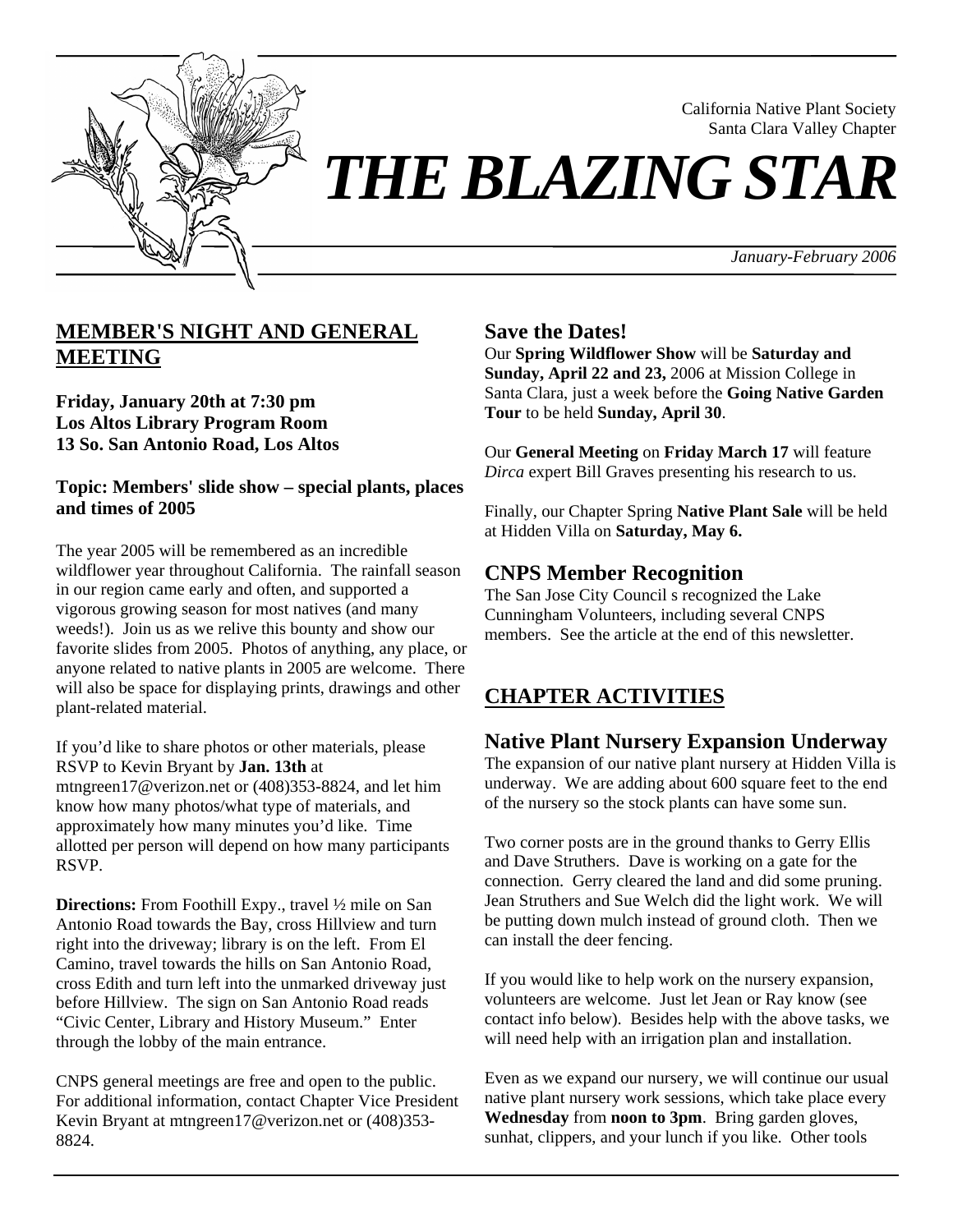will be provided at the nursery. Knowledge of plants is not necessary: your willingness to help is all that's required. Tea is served at **3pm**.

**Directions**: Hidden Villa is located on Moody Road west of Foothill College. From Hwy 280 in Los Altos Hills, take the Moody Road exit and head west. Two miles west of Foothill College, look for the Hidden Villa sign and driveway on the left. Proceed over the bridge, and park in the visitor center parking lot to your right. The Native Plant Nursery is at the greenhouse just beyond the visitor center.

# **Gardening with Natives**

Gardening with Natives (GWN) is a special interest group within the Chapter which meets on the first **Thursday** of each month, usually at the Peninsula Conservation Center (PCC) in Palo Alto (directions below). The group is open to all, and includes a mix of seasoned native plant gardeners as well as beginners. Newcomers are always welcome.

**Thursday, Jan. 5, 7:30 to 9pm at the PCC. Winter** 

**Blooming Natives**. Bring plant lists, pictures, and cuttings of your favorite winter blooming California natives. Think *Ceanothus, Ribes*, manzanita, etc. Show us what's happening in your garden for an informal roundtable discussion, or come and listen in order to plan for next year. Host: Sherri Osaka.

**Directions:** The PCC (Peninsula Conservation Center) is located at 3921 E. Bayshore Road in Palo Alto. From Highway 101, take the "San Antonio North" exit, get immediately into the left-hand turn lane, and turn LEFT onto East Bayshore. This will curve around to the left, then right. Turn right on Corporation Way. Then turn into the first driveway on your left, which leads to the PCC parking lot. The GWN meeting is in the **Raptor Suite** on the first floor.

**Thursday, Feb. 2, 7 to 9:30pm at Cubberley Community Center, Room H-1. Irrigating Native Plants: Spray, Drip, Hand, or Not at all.** A panel discussion with Frank Niccoli of The Village Gardener, Inc.; Andrew Bolt of Rainbird; Gary Porter of Netafim; and Ivy Munion of ISC Group, Inc.; and our own Jeff Caldwell. Hosts: Chris Todd, Stephanie Morris, and Sherri Osaka.

**Directions:** To get to the Cubberley Community Center in Palo Alto, from the 101 Bayshore Freeway, exit at San Antonio Rd, go towards Palo Alto (away from the Bay) to the 2nd major stoplight. Turn right onto Middlefield. Get

into the left lane and turn left into the parking lot signed as "Foothill College-Cubberley Community Center-Cubberley Theatre." Follow the building signs to room H-1.

For more information on the Gardening with Natives group, visit our website at **www.GardeningWithNatives.com**. We maintain a Yahoo group with over 280 members, which is a true resource for native plant gardeners in our area. To join the Yahoo group, visit **groups.yahoo.com/group/ GardeningWithNatives**. To contact the GWN Steering Committee, email GardeningWithNatives@yahoo.com or call Arvind Kumar at (408)274-6965.

# **Progress at Native Hill**

Native Hill has been progressing extremely well. Extra efforts have been undertaken to mulch areas that were problematic last year with weeds; the mulching is complete and California poppy and Clarkia seeds have been placed in the mulch.

Perennials including the following: *Mimulus aurantiacus*, *Salvia sonomensis, S. leucophylla*, and *Grindelia* have been planted with the following annuals in between the perennials: *Limnanthes douglasii, Lupinus bicolor, Nemophila menziesii* and *Phacelia campanularia*. Pruning of *Romneya coulteri* has been completed and we are now presently starting on *Eriogonum giganteum*. We are also in the process of collecting seeds from our collection to further increase our plantings for next year.

There is a regular flock of California quail (6-10 birds) every morning around the St. Catherine's lace and in late November for the first time Phil observed a brush rabbit in the garden. Hummingbirds are regular visitors at this time of the year with the California fuchsia in bloom.

If you would like to volunteer at the garden or be added to the email list to be notified of upcoming workdays, contact Phil Higgins at phidor@juno.com or (650)941-4752.

# **Keying with Natives**

Join us on the last **Friday** of every month, from **6:30pm - 8:30pm,** in a fun gathering to meet with other native plant enthusiasts to sharpen your keying skills. We meet at the PCC building in Palo Alto. The next meetings will be **January 27 and February 24**. (Note that the December meeting was on the third Friday of the month.)

# **Photo Group**

Please join us for the monthly meetings of the Chapter Photography Group in January and February. In January we'll be discussing what we would like to accomplish in the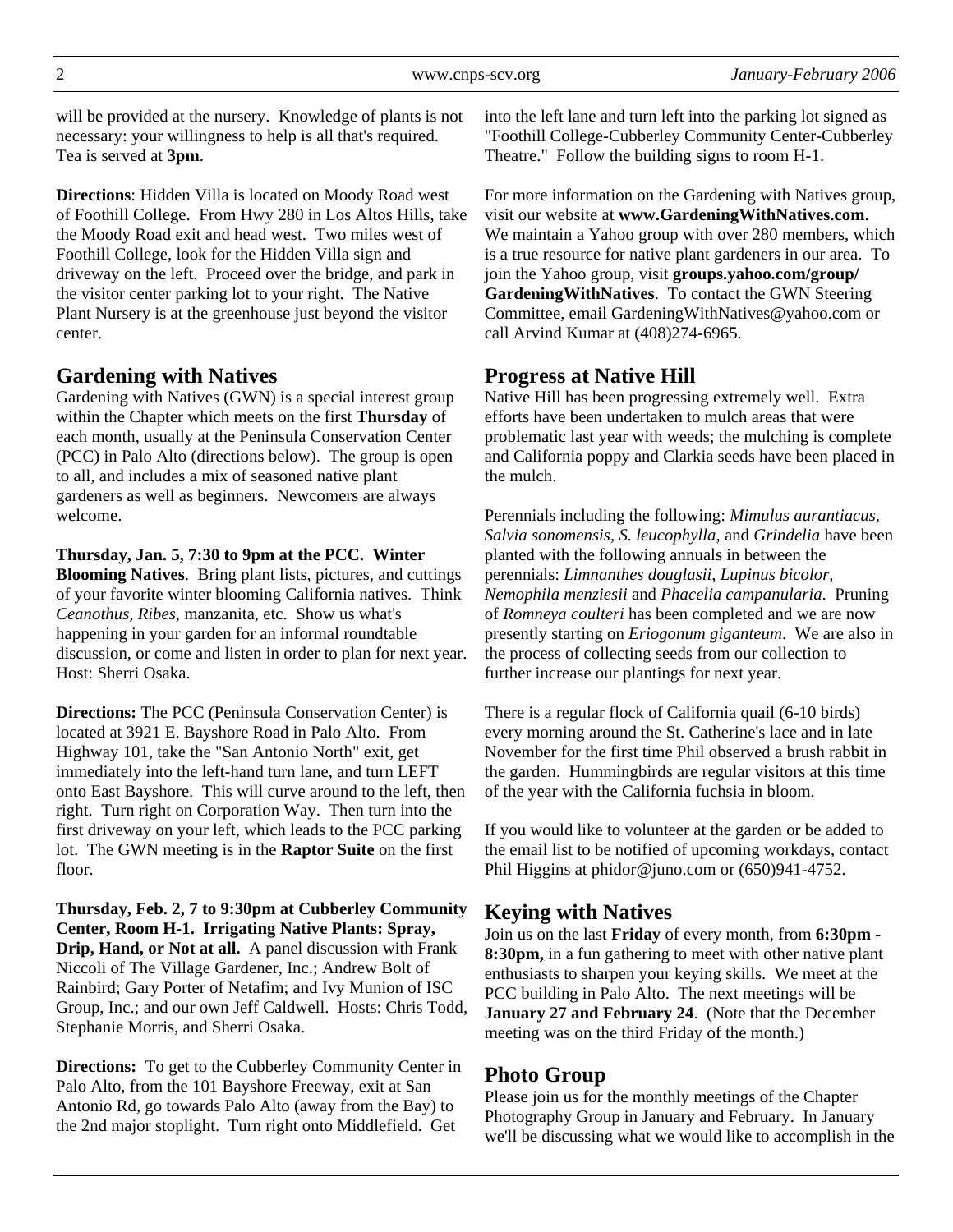upcoming year, and hopefully planning a couple of dates for photography hikes, so your attendance and participation especially important. February will include a basic discussion about composition.

#### The meetings will be **Mondays, January 16 and**

**February 20** in the Peregrine room, from **7-9pm**, at the PCC. For more information contact Jerry Welch at (408)353-8352 or jdwelch@yahoo.com.

#### **Habitat Restoration at Edgewood Park**

Join Ken Himes to help remove invasive exotic plants and protect Edgewood's sensitive habitats. **Friday sessions, at 8:30am**, occur year-round. **Wednesday** evening sessions will resume in spring after daylight savings time begins.

For more information, including locations for the weeding sessions, call Ken at (650)591-8560, contact John Allen at jcakwa@earthlink.net, or visit **edgewood.thinkersrus.net**.



#### **McMinn Manzanita** ©2005 Ann Miller

On dark winter days, the McMinn Manzanita (*Arctostaphylos densiflora* 'Howard McMinn') fairly twinkles with its stellar clusters of white-pink urn-shaped flowers, and is a favorite of hummingbirds and butterflies. A mounding shrub to 5', it has the characteristic sinewy, smooth bark of manzanitas, contrasting nicely with the small, vertically held leaves, an adaptation to avoid the heat of the midday sun. Easy to grow and adaptable, this sunloving plant is suitable for home gardens as a specimen or as a hedge. This selection of the vinehill manzanita from Sonoma County, increasingly rare in its native habitat, survives in the trade due to its superlative horticultural qualities. - *Arvind Kumar* 

# **CHAPTER FIELD TRIPS**

**Chapter field trips** are free and open to the public. They are oriented to conservation, protection and enjoyment of California native plants and wildlife, and we adhere to all rules and guidelines for the lands on which we are visiting. **In our region it is very important to be prepared for hiking on rugged & steep terrain, wide temperature ranges and rapidly changing conditions at any time of year. All participants should wear sturdy footwear and carry sufficient water, sun protection, food, layers, personal first aid and other supplies you may need. If you have any questions about your ability to participate in a particular field trip, please contact the trip leader in advance.** 

#### **Jan 29 Sun 10am**

#### **Biology and Ecology of Plants in Edgewood**

Join Ken Himes and Paul Heiple as they tour of the paths of Edgewood, pointing out some of the aspects that determine why plants grow were they are found. We will show how these patterns may change over time and the ways plants compete for the locations they prefer.

The climb from the daycamp, where we will meet, is about 400 feet in elevation gain, but we will climb it slowly. The trails could be muddy, so wear appropriate footgear, and bring a lunch and water. The hike is expected to last until **1pm**. For more information contact Ken at (650)591-8560, or Paul at (650)854-7125 or LogH3o@aol.com.

Directions: Edgewood Park is east on Edgewood Road from I-280 and west of Hwy 101 on Whipple. From Whipple, turn right on Alameda de las Pulgas, left on Edgewood Road and then once inside the park, turn left into the Daycamp parking.

#### **Jan 31 Tue 7pm Field Trip Planning Meeting**

Looking for a fun and easy way to contribute to an important chapter activity? Join us at our next field trip planning meeting, where we will be looking to fill the spring calendar with some great adventures. We'll also begin to plan some special summer trips that have been proposed. New to this meeting: free pizza! Bring ideas and an appetite, and get in on the fun of helping us figure out where we'll be botanizing together in 2006.

The meeting will be held at the Peninsula Conservation Center (PCC) in Palo Alto, 3921 E. Bayshore Road. Contact Kevin Bryant at mtngreen17@verizon.net or (408)353-8824, for details, or if you have input but can't attend.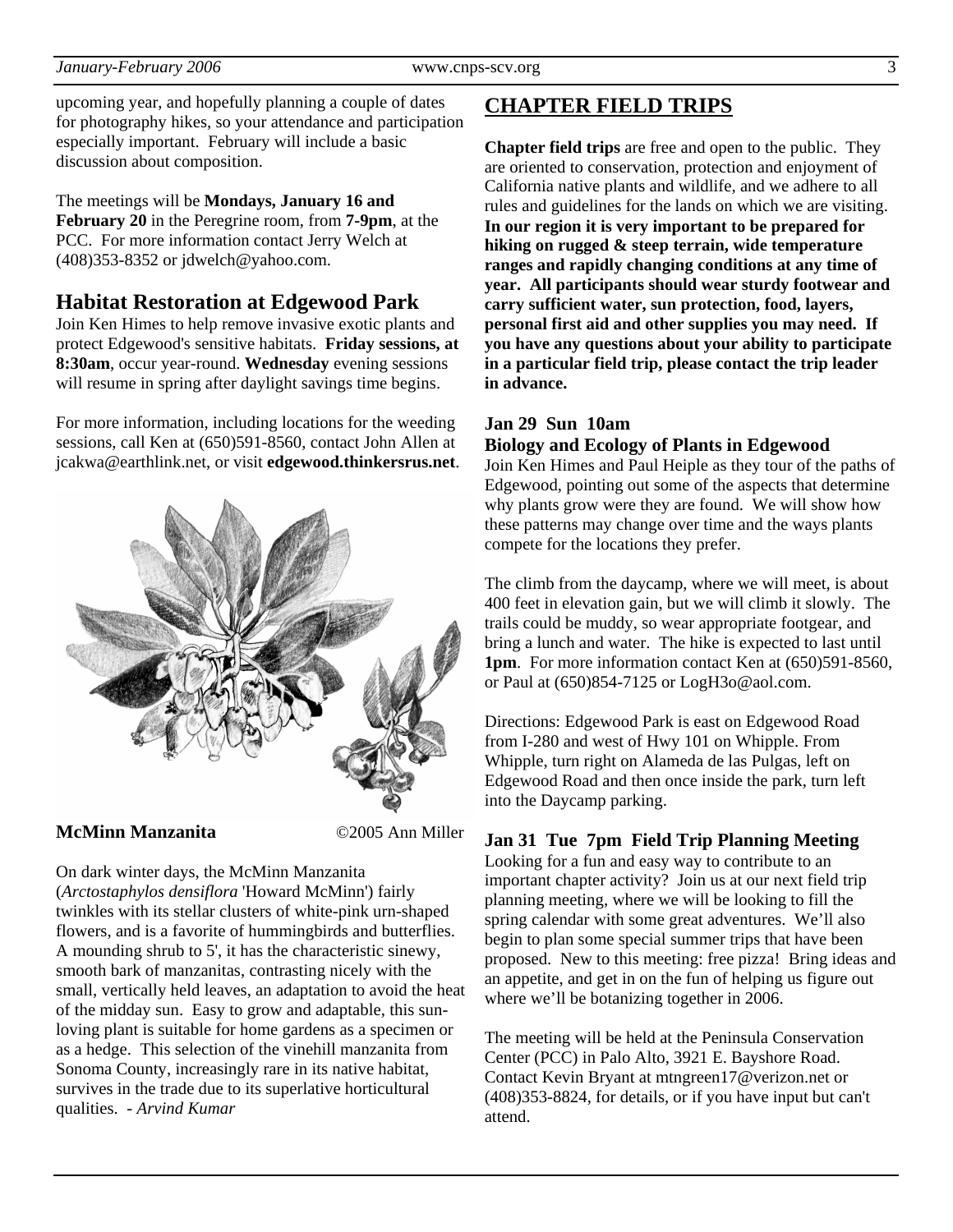#### **Feb 5 Sun 10am Stevens Creek Canyon**

Join us on an early season hike where we hope to see *Dirca occidentalis*, Western leatherwood, in bloom. This area has the southernmost known population of *Dirca occidentalis*, a Bay Area endemic shrub and CNPS List 1B plant [1]. Our March program will feature a presentation by a leading researcher and expert on *Dirca* species. We will be hunting for other early bloomers and other signs of California spring on this less than 6 mile hike.

We will meet in Stevens Creek County Park, at the first parking lot after Monte Bello Rd., next to the reservoir. The hike has an anticipated 800' elevation gain, and should take 4 to 6 hours. For more information contact Kevin Bryant at (408)353-8824 or mtngreen17@verizon.net.

**Directions:** From Foothill Expressway at Hwy 280, head south on Foothill as it changes its name to Stevens Canyon Road. Continue south on Stevens Canyon Road. After passing the junction with Monte Bello Road on the right, turn in at the next parking lot on the left, next to the reservoir.

## **[1] Find the Status of a Rare Plant**

How did we know that *Dirca occidentalis* was a CNPS List 1B plant? You can use the online CNPS Inventory of Rare and Endangered Plants to look up the Listing status and other information about a plant if you know the name. Start by visiting **cnps.web.aplus.net/cgi-bin/inv/inventory.cgi** .

#### **Feb 25 Sat 10am Huddart Park Fern Walk**

Join Sally Casey and Jean Struthers for a walk through Huddart Park in Woodside to see the unusual Dudley's shield fern (*Polystichum dudleyi*), fetid adder's tongue (*Scoliopus bigelovii*), and possibly Oregon windflower (*Anenome oregana*). This is also the only place on the east side of the Santa Cruz Mountains to see redwood sorrel (*Oxalis oregana*) in quantity.

The hike will be at a moderate pace, with a moderate elevation gain. Bring a hat, rain gear, lunch and water. Heavy rain cancels. The hike is expected to last until **2pm**. For details contact Sally Casey at (408)377-0989, or Jean Struthers at (650)941-2586 or JeanStruthers@aol.com.

**Directions:** From Highway 280, turn off at the Woodside Road (Highway 84) exit, turn west (towards Woodside), and proceed approximately 1.5 miles through the town. Turn right on Kings Mountain Road. Proceed up the hill to the main park entrance. Meet inside the gate, the first parking lot inside the entrance. There will be a \$5 entrance fee, so carpooling is encouraged.

## **ANNOUNCEMENTS**

*News and Activities from Other Organizations* 

## **Going Native Garden Tour Announces Garden Preview Series for Volunteers, Seeks Garden Submissions**

Work on the 2006 Going Native Garden Tour has begun. The tour committee is planning an innovative series of garden preview events for its volunteers. It is also accepting garden submissions.

Now in its fourth consecutive year, Going Native Garden Tour is organized and operated by community volunteers. Volunteers work one 3-hour shift at one of the gardens on tour day (**April 30, 2006**) either as a docent or as a greeter. Other volunteers work on the steering committee that plans and coordinates tour activities.

In the past, volunteering meant sacrificing the opportunity to visit tour gardens, most of which are open only on tour day. Sacrifice no more! Starting next month, volunteers will be able to visit tour gardens throughout the year through the Garden Preview program. The Garden Preview schedule for January and February includes visits to private native gardens in Menlo Park, Sunnyvale, San Jose, and Campbell.

To volunteer for the Going Native Garden Tour, visit **groups.yahoo.com/group/gngtVolunteers**, click on the Join button, and fill out the form.

The 2006 tour committee is also accepting garden submissions. If your garden is in Santa Clara or San Mateo counties, and incorporates 30% or more native plants, you are invited to submit your garden by filling out the form at **www.goingnativegardentour.org/ gardenSubmissionForm.php.**

For more information, visit the new website at **www.goingnativegardentour.org.** 

# **Spring Training for Edgewood Docents**

"Spring Training" for the Friends of Edgewood Docent Program will begin **Jan. 25th, 2006**. Join us for a great opportunity to learn about the plants, animals and geology of this unique natural preserve. Edgewood Park is known for its serpentine grasslands but also for holding at least 3 plant communities within a relatively small area.

Docent training runs from **Jan. 25th through April 8th** and includes six **Wednesday** evening classes and six hikes